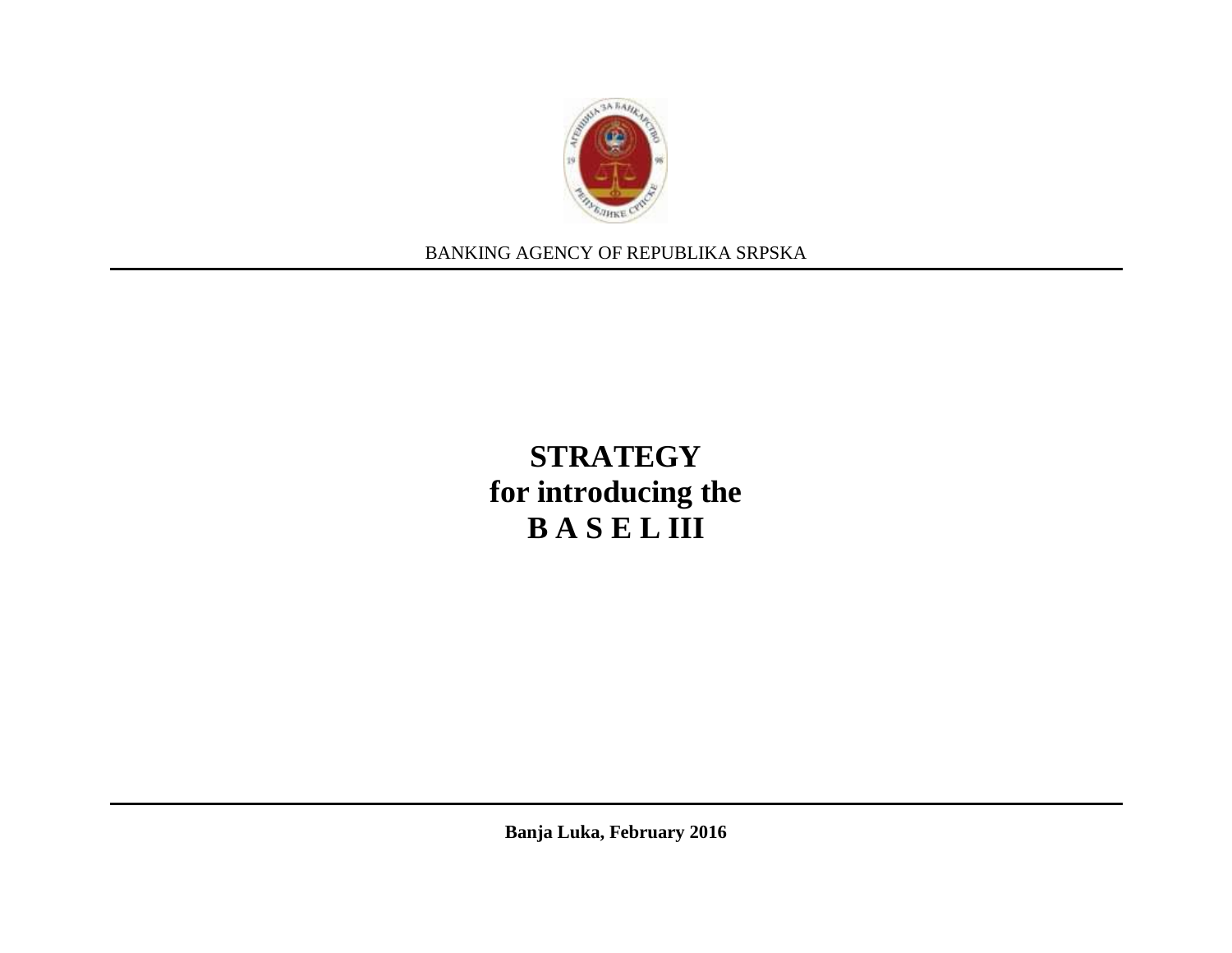#### **I. Introduction**

This document represents the amendments to the "Strategy for introducing the International Convergence for Capital Measurement and Capital Standards" – Basel II, adopted by the Banking Agency of Republika Srpska Management Board in February 2009 and in February 2013.

After the onset of global financial crisis there was a need for the improvement of generally accepted standards and regulation at the international level. In this regard, the Basel Committee on Banking Supervision (hereinafter: *BCBS*) published the first set of documents (so-called Basel 2.5) in July 2009 - *Enhancements to the Basel II framework, Revisions to the Basel II market risk framework and Guidelines for computing capital for incremental risk in the trading book*, which primarily relates to the amendments in the area of market risk. However, significant changes were made in December 2010 when the *BCBS* published a new set of documents (Basel III) - *A global regulatory framework for more resilient banks and banking system and International framework for liquidity risk measurement, standards and monitoring*. In June 2011, a revised document related to the Basel III was published - *A global regulatory framework for more resilient banks and banking systems – revised version*, and the most significant changes relate to the introduction of new capital standards (improvement of capital quality, strengthening of capital requirements, introduction of capital buffers and financial leverage), improvement in the area of corporate governance in banks, and the introduction of new minimum standards for liquidity risk management and minimum liquidity indicators (*LCR, NSFR*).

Given that the objective of Bosnia and Herzegovina is the application for membership in the European Union, the Agency's basic commitment is that, in the period of transition of regulatory framework amendments, it fully directs its activities towards the harmonization with the EU regulatory framework.

Basel III standards had been incorporated into the EU regulatory framework by adopting the Directive on capital requirements – *CRD* and Capital Requirements Regulation – *CRR*, whose goal was a maximum harmonization of regulations at the European level, where the above mentioned Directive and Regulation were published in June 2013 and are being applied as of 1 January 2014. For the purpose of more efficient application, a large number of implementing technical standards, guidelines, instructions and similar have been adopted based on the *CRD* and *CRR*.

This Strategy foresees a prudent and gradual transition to the new regulatory framework in Republika Srpska, in order to ensure that:

- banks gradually develop their capacities and abilities for the Basel III implementation,
- the Banking Agency of Republika Srpska (hereinafter: Agency) develops its supervisory capacities for drafting and implementing a new regulatory framework, in cooperation and coordination with all relevant domestic and foreign institutions.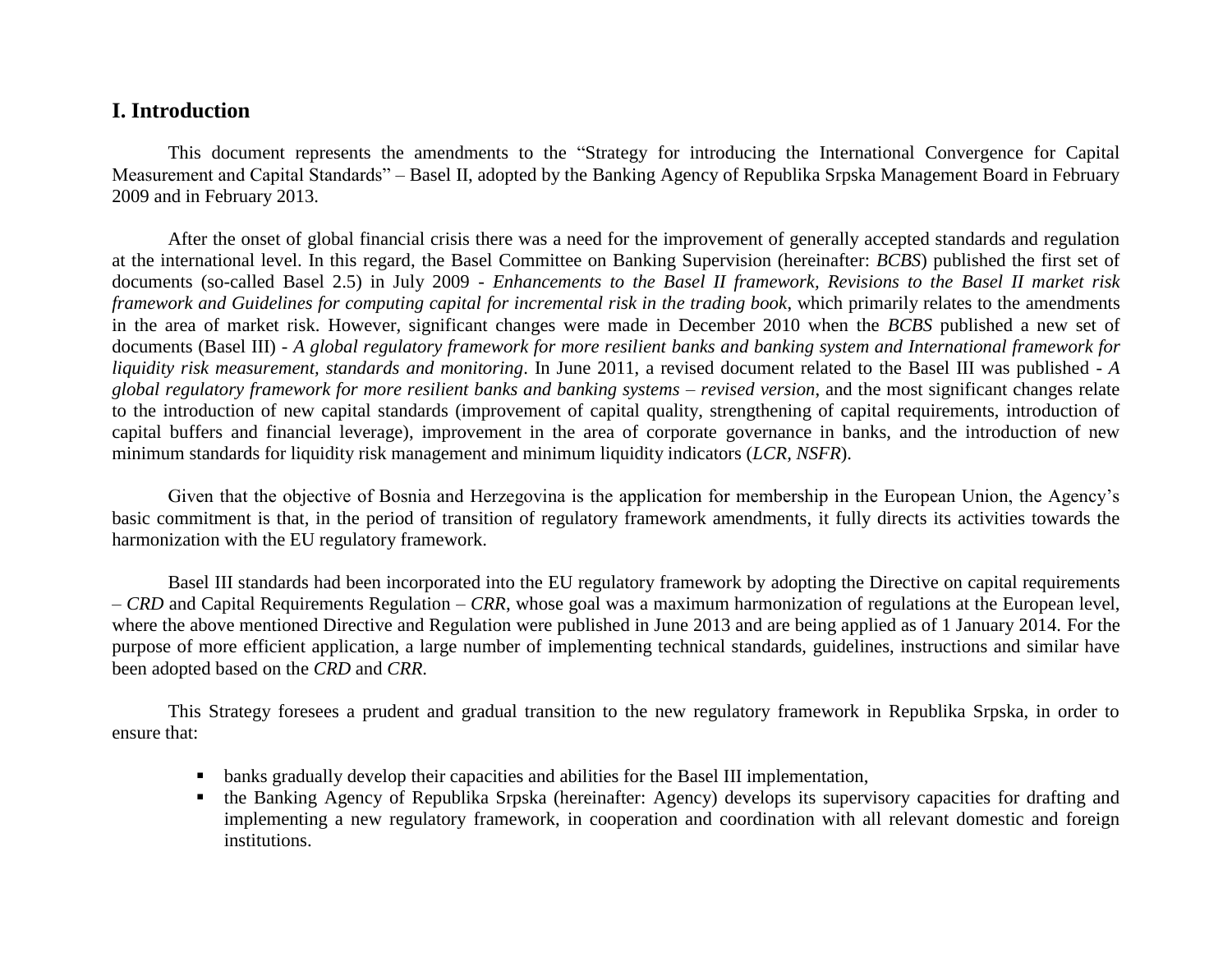The manner in which this strategy shall be implemented will be defined by the Agency's Work Plan and the Agency's Activity Plan for the implementation of the *FSAP* Mission recommendations, which shall be an integral part of this Strategy.

### **II. Work performed on the Basel III implementation in the previous period**

In the previous period, the Agency prepared the drafts on following by-laws relevant for the Pillar 1 and Pillar 2:

- Decision on calculating capital, which stipulates:
	- capital items, i.e. the manner of calculating regulatory capital,
	- capital buffer requirements,
	- financial leverage requirements,
	- calculating capital requirements for credit risk according to the standardized approach,
	- calculating capital requirements for operational risk according to the basic indicator approach and standardized approach,
	- calculating capital requirements for market risk according to the standardized approach,
- Decision on risk management in banks, which stipulates minimum standards for management of risks to which a bank is exposed or might be exposed in its operations,
- Decision on IRRBB (interest rate risk in the banking book) management, which stipulates minimum standards for measurement and management of interest rate risk in the banking book,
- Decision on large exposures, which stipulates minimum requirements for the large exposure management and limitations related to the exposure concentration,
- Decision on Internal Capital Adequacy Process in banks, which defines the procedures in the Internal Capital Adequacy Process (hereinafter: *ICAAP*), and the manner and deadlines for reporting to the Agency.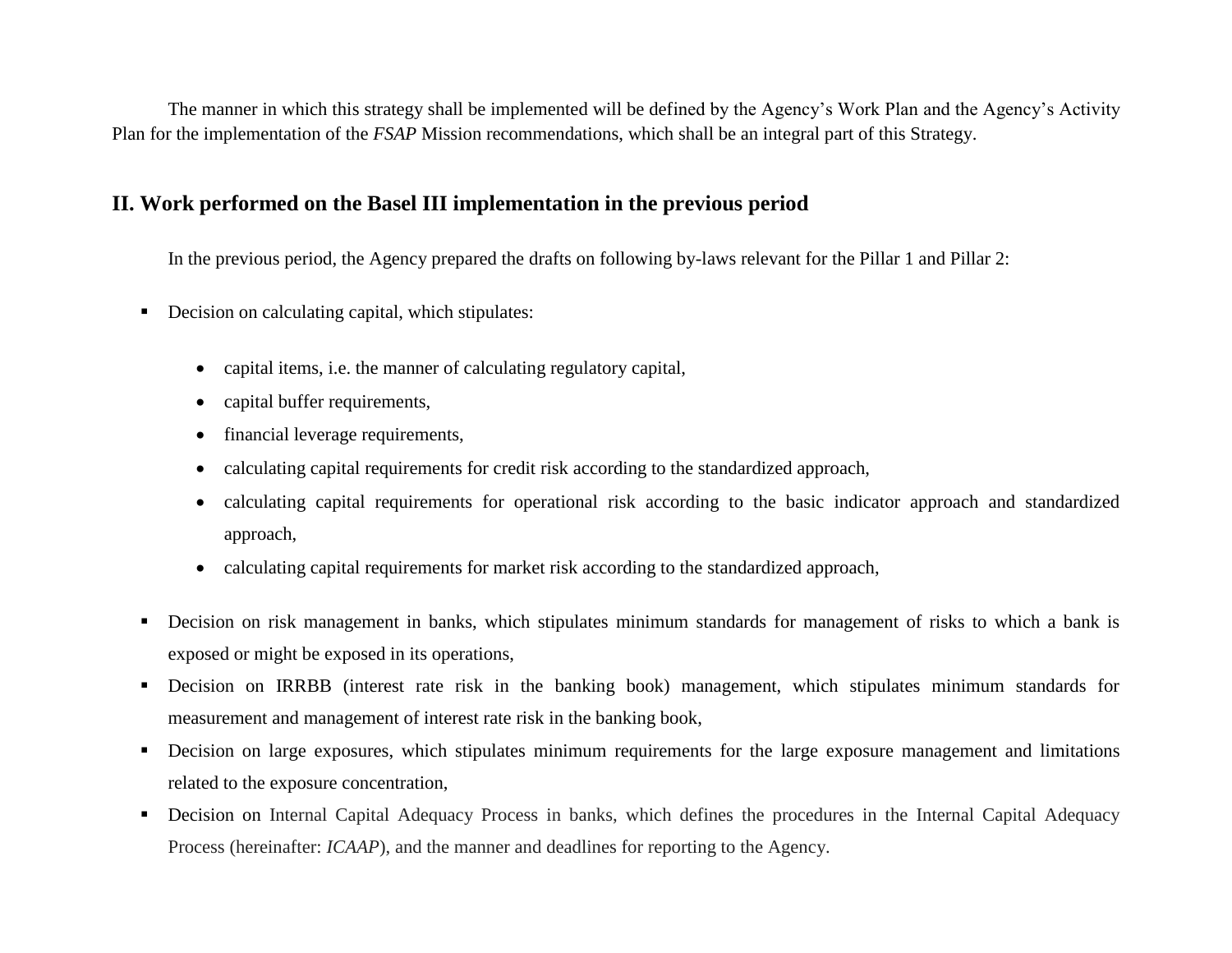Drafts of the mentioned decisions are published on the Agency's web page, and a public discussion is underway, which is organized in cooperation with the Banks Association of BiH.

#### **III. Further steps in Basel III implementation**

The continuation of activities related to the Basel III implementation refers to the following:

- drafting of by-laws related to the new reporting system (*COREP/FINREP*),
- drafting of other by-laws relevant for the Pillar 1 and Pillar 2:
	- Decision on liquidity risk management,
	- other by-laws (e.g. guidelines/instructions for the application of the Decision on calculating capital, Decision on *IRRBB* management, Decision on *ICAAP*, guidelines/instructions for stress testing implementation, additional reporting requirements and similar),
	- conducting the Quantitative Impact Study (QIS), that is the impact of application of a new regulatory framework in cooperation with all banks in RS (related to the calculating capital, total amount of risk exposure, liquidity indicators, limitations in terms of exposure concentration and other),
	- drafting of other by-laws relevant for the Pillar 3, which shall define a minimum volume of information which banks are obliged to publish,
	- drafting final versions of by-laws referred to in part II. and III. of this strategy (after conducting the procedure of public discussion, QIS, adoption of the new RS Banking Law, and taking into account new changes to the EU regulatory framework),